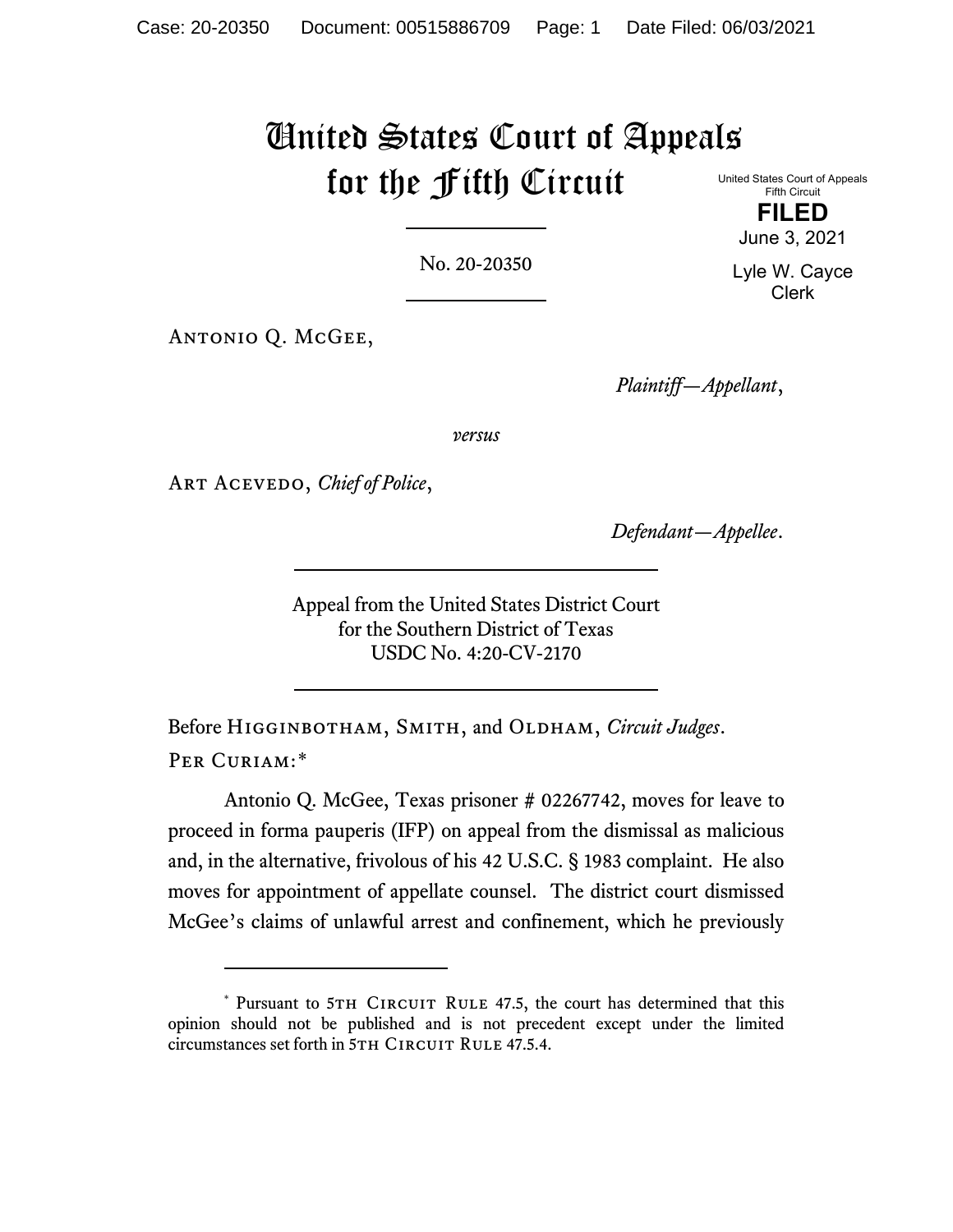## No. 20-20350

attempted to litigate, as malicious. It also denied McGee's request to proceed IFP on appeal on grounds that, with the instant dismissal, he had accumulated "three strikes" for purposes of 28 U.S.C. § 1915(g) and had not shown that he was under imminent danger of serious physical injury.

McGee fails to present a nonfrivolous issue for appeal, which is required to proceed IFP. *See Howard v. King*, 707 F.2d 215, 219-20 (5th Cir. 1983). A prisoner's civil rights action is subject to dismissal as malicious if it repeats virtually identical claims based on a common series of occurrences. *See Bailey v. Johnson*, 846 F.2d 1019, 1021 (5th Cir. 1988); *Wilson v. Lynaugh*, 878 F.2d 846, 850 (5th Cir. 1989). McGee's action is essentially identical to an earlier action that was dismissed with prejudice.

Regarding the strike that he received from a previously dismissed complaint, *McGee v. Wallace*, No. 4:18-CV-419, 2018 WL 1730313 (S.D. Tex. Apr. 10, 2018), McGee's argument that a strike was improper because it was not dismissed in compliance with 42 U.S.C. § 1983 and 28 U.S.C. § 636(c) is unclear and lacks merit. *See Grant v. Cuellar*, 59 F.3d 523, 524 (5th Cir. 1995) (holding that while this court liberally construes pro se briefs, pro se litigants "must still brief the issues"). His argument that his other dismissed complaint, *McGee v. Acevedo*, No. 4:19-CV-934 (S.D. Tex. Apr. 16, 2019), should not constitute a strike because it was dismissed without prejudice and was in connection with a habeas application similarly lacks merit. *See Brown v. Megg*, 857 F.3d 287, 291 (5th Cir. 2017) (holding that a district court should separate habeas claims from § 1983 claims where a complaint contains both and should impose a strike where all the § 1983 claims are dismissed as frivolous).

Thus, McGee's motion for leave to proceed IFP is DENIED. His motion for appointment of counsel is also DENIED. The appeal is DISMISSED as frivolous. *See* 5th Cir. R. 42.2.